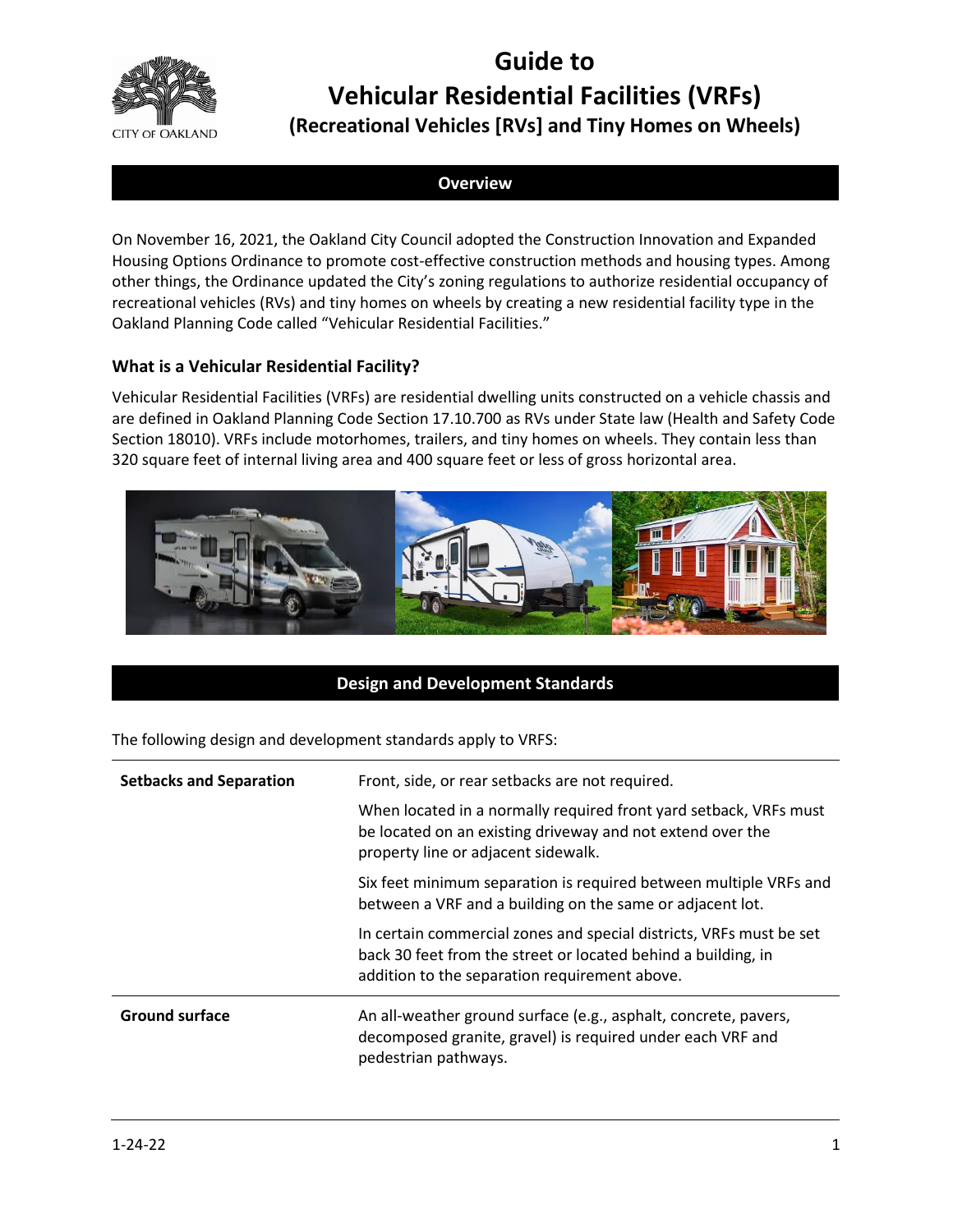| <b>Parking</b>             | VRFs must provide the amount of off-street parking required by the<br>zone in which they are located.                                                                                                                                                                                                                                                                                                        |
|----------------------------|--------------------------------------------------------------------------------------------------------------------------------------------------------------------------------------------------------------------------------------------------------------------------------------------------------------------------------------------------------------------------------------------------------------|
|                            | Off-street parking is not required for:                                                                                                                                                                                                                                                                                                                                                                      |
|                            | (1) Self-propelled VRFs (e.g., motorhomes); or<br>(2) Sites located within (a) 1/2 mile of a public transit stop, (b) an<br>Area of Primary Importance (API) or Area of Secondary<br>Importance (ASI) as defined by the Historic Preservation<br>Element of the General Plan, or (c) one block of a car share<br>parking space.                                                                              |
|                            | Bicycle parking is not required.                                                                                                                                                                                                                                                                                                                                                                             |
| <b>Habitability</b>        | VRFs must comply with all applicable State and local habitability<br>and tenantability standards including, but not limited to, standards<br>contained in California Civil Code Section 1941.1 and the Oakland<br><b>Building Maintenance Code.</b>                                                                                                                                                          |
|                            | VRFs must include provisions for living and sleeping within the unit<br>including adequate heating and lighting.                                                                                                                                                                                                                                                                                             |
|                            | All occupants must have 24-hour on-site access to hot and cold<br>potable water, a kitchen, a toilet, bathing facilities, and a lavatory<br>sink under the occupants' control.                                                                                                                                                                                                                               |
|                            | For VRFs subject to the State RV park rules (see below), potable<br>water, kitchens, toilets, bathing facilities, and<br>lavatory sinks must be provided within each unit.                                                                                                                                                                                                                                   |
|                            | For VRFs not subject to the State RV park rules, potable water,<br>kitchens, toilets, bathing facilities, and lavatory sinks may be<br>provided within the unit or elsewhere on the property (e.g., shared<br>kitchen and bathroom within a separate building). If not provided<br>within the unit, a minimum of one toilet, one bathing facility, and<br>one lavatory sink is required for every five VRFs. |
| <b>Potable water</b>       | All plumbing facilities - both located within the VRF and outside of<br>the VRF - must be connected to the public water system.                                                                                                                                                                                                                                                                              |
| <b>Wastewater disposal</b> | All plumbing facilities - both located within the VRF and outside of<br>the VRF - must be connected to the public sewer system.                                                                                                                                                                                                                                                                              |
|                            | Graywater discharge for landscape irrigation is allowed in<br>accordance with State and City regulations. This only applies to<br>bathtubs, showers, bathroom sinks, and laundry washing machines,<br>not to toilets, kitchen sinks, or dishwashers.                                                                                                                                                         |
| <b>Power supply</b>        | VRFs must be connected to the electrical or gas grid, or to an on-<br>site, off-grid, alternative system such as solar power, wind power,<br>or propane fuel that supplies sufficient energy to meet the demand                                                                                                                                                                                              |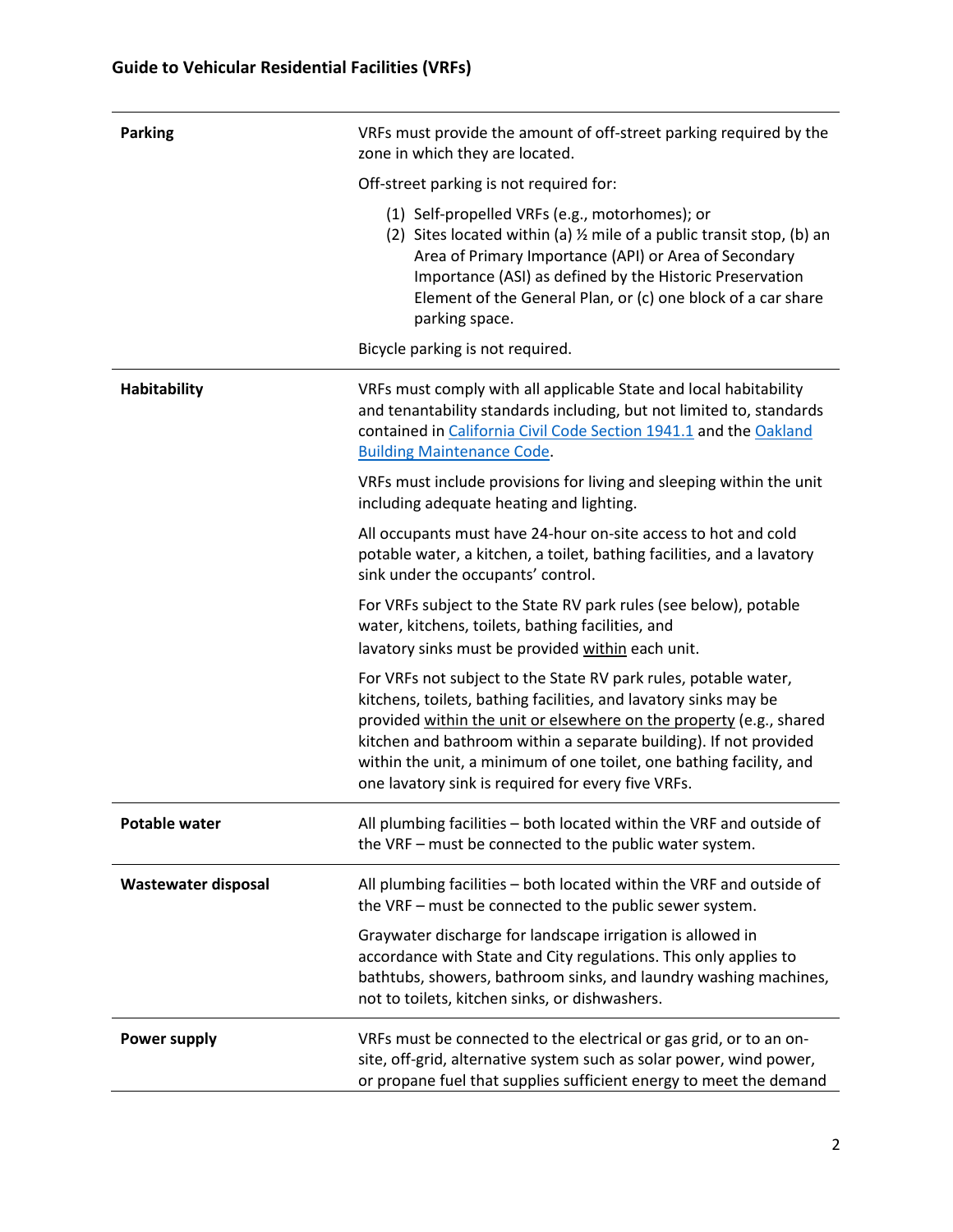|                                    | of the unit and all connected loads at all times. Fuel-powered<br>generators are not allowed.                                                |
|------------------------------------|----------------------------------------------------------------------------------------------------------------------------------------------|
| <b>Health and safety standards</b> | VRFs must comply with health and safety standards contained in<br>State law (Health and Safety Code Section 18027.3).                        |
|                                    | RVs manufactured before July 14, 2005, must comply with<br>American National Standards Institute (ANSI) A119.2 standards.                    |
|                                    | RVs manufactured on or after July 14, 2005, must comply with<br>National Fire Protection Association (NFPA) 1192 standards.                  |
|                                    | RVs manufactured as "park trailers" must comply with ANSI A119.5<br>standards.                                                               |
|                                    | VRFs must bear a label or insignia certifying compliance with the<br>applicable standards.                                                   |
|                                    | VRFs may be built in a certified factory or certified by a third-party<br>inspector.                                                         |
|                                    | All heating and liquid propane gas storage and delivery systems<br>must be maintained in accordance with the manufacturer's<br>requirements. |
|                                    | Sleeping areas and hallways providing access to sleeping areas must<br>contain smoke detectors.                                              |
|                                    | Street address number(s) visible from the street must be posted to<br>identify the property address.                                         |
| Solid waste                        | Refuse collection service is required.                                                                                                       |

# **Approval Process**

#### **Step 1: Zoning approval**

- ➢ 1-4 VRFs: Design Review Exemption required.
	- o Application form, plans, and materials required.
	- o No public notice.
	- o Decision by Zoning staff; not appealable.
- ➢ 5+ VRFs: Regular Design Review required.
	- o Application form, plans, and materials required.
	- o Public notice required.
	- o Decision by Zoning Manager; appealable to Planning Commission.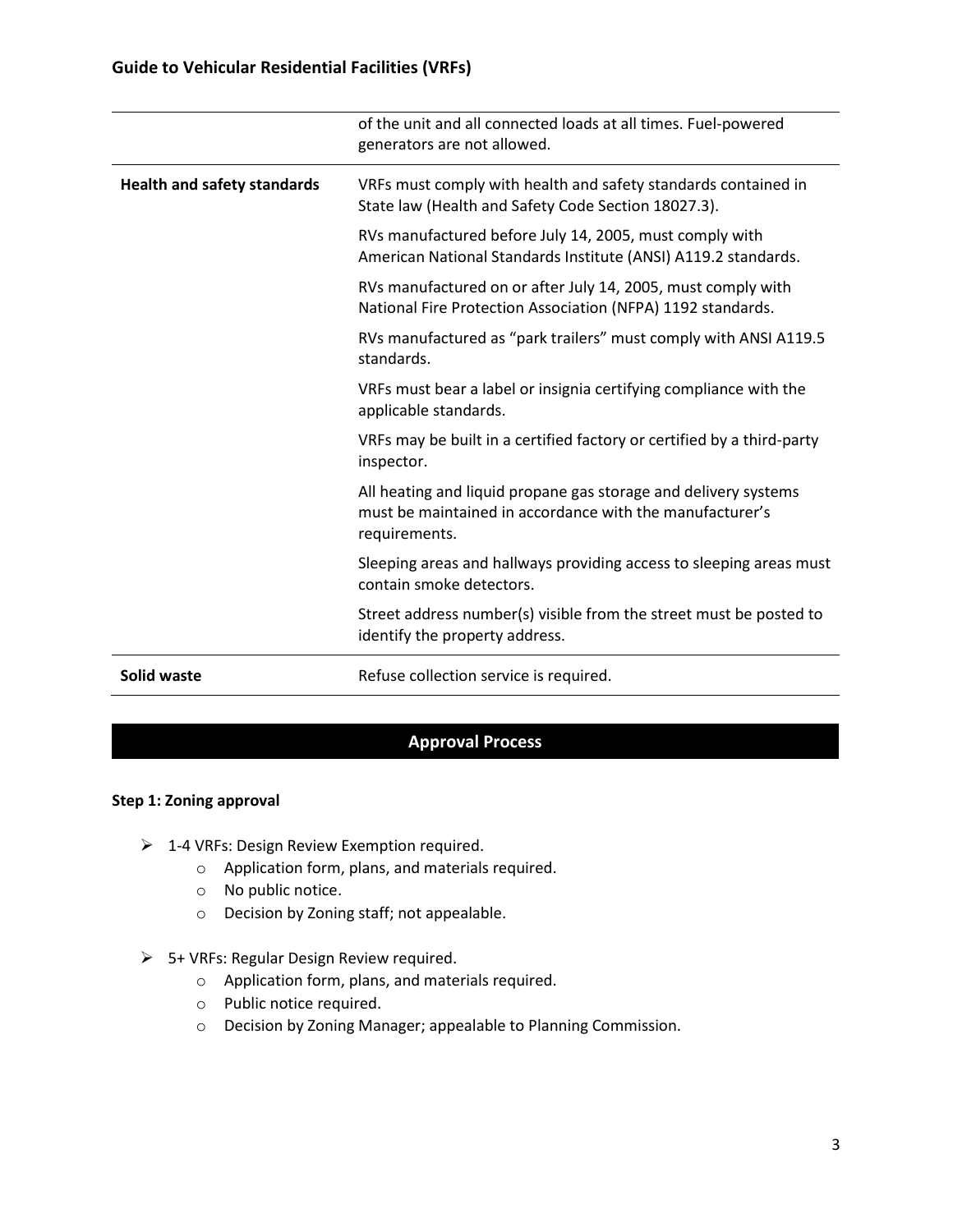#### **Step 2: Site permits**

 $\triangleright$  Apply for site permits to prepare the site (e.g., grading permit) and install utilities (e.g., plumbing permit, electrical permit) if required. If State RV park rules apply (see below), these permits are issued by the State. Also, apply for any required utility service permits from other agencies (e.g., PG&E, EBMUD).

#### **Step 3: Install VRF(s)**

- $\triangleright$  Install the VRF(s) per the approved plans and permits.
- $\triangleright$  The City will conduct a zoning compliance inspection and utility connection inspections, if required.

# **State RV Park Rules**

Two or more VRFs on a site are considered a "Special Occupancy Park" under State law and must comply with the State RV park rules contained in the Special Occupancy Parks Act and the Special Occupancy Park Regulations. New parks must obtain a permit from the State to construct and operate after obtaining zoning approval from the City of Oakland.

The following are exempt from State RV park rules:

- Sites with only one VRF;
- Sites with two or more VRFs if the VRFs will not be held out for rent or lease (including monetary or other consideration in exchange for the use and/or occupancy of the facility); and
- Sites with two or more VRFs if the park is owned, operated, and maintained by a nonprofit entity. This exemption only applies if the nonprofit entity is a registered 501(c)(3) organization based in Alameda County and the park is not owned, operated, or managed by a limited liability corporation with a for-profit partner.

Projects with two or more VRFs exempt from State RV park rules will be required to record a Notice of Limitation with the Alameda County Recorder after approval stating that State law requirements will apply in the event rent is later charged or the park is no longer owned, operated, and maintained by a nonprofit entity.

More information about State RV park rules can be found at: [https://www.hcd.ca.gov/manufactured-mobile-home/mobile-home-parks/laws-and](https://www.hcd.ca.gov/manufactured-mobile-home/mobile-home-parks/laws-and-regulations.shtml)[regulations.shtml.](https://www.hcd.ca.gov/manufactured-mobile-home/mobile-home-parks/laws-and-regulations.shtml)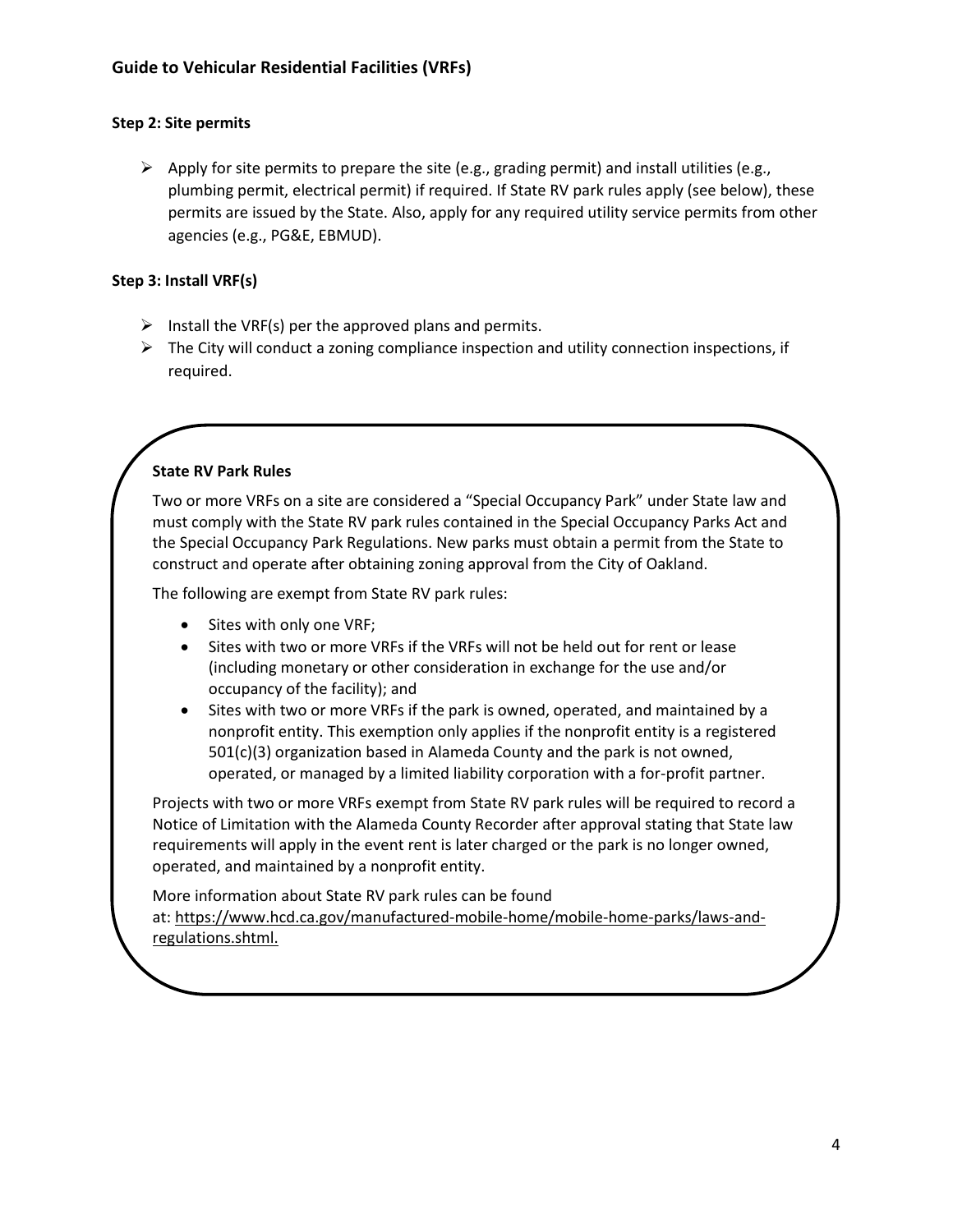# **Frequently Asked Questions**

#### **1. Where are VRFs allowed?**

VRFs are allowed in all zoning districts where residential facilities are allowed.

#### **2. How many VRFs are allowed on a property?**

Each VRF counts as one dwelling unit and the maximum number of dwelling units allowed is specified by the zoning district where the property is located.

#### **3. Are VRFs the same as manufactured homes or mobile homes?**

VRFs are not the same as manufactured homes or mobile homes. "Manufactured homes" (previously called "mobile homes" prior to 1976) are homes constructed on a chassis that contain 320 square feet or more of living area and comply with the U.S. Department of Housing and Urban Development standards. In Oakland they are regulated as single-family homes.

# **4. Do VRFs require a building permit?**

VRFs are considered vehicles, not buildings. They are not regulated under the Building Code so no building permit is required to construct or install them. However, buildings associated with VRFs (e.g., kitchen and bathroom buildings) may require a building permit. Also, building-related permits to prepare the site (e.g., grading permit) and install utilities (e.g., plumbing permit, electrical permit) may be required. If State RV park rules apply (see above), these building-related permits are issued by the State.

# **5. Can VRFs be considered Accessory Dwelling Units (ADUs)?**

VRFs are not considered ADUs under State law because they are not permanent buildings, but they can be considered ADUs under Oakland's laws if they meet the definition of an ADU in the Oakland Planning Code. To be considered an ADU, a VRF must provide potable water, a kitchen, a toilet, bathing facilities, and a lavatory sink within the unit. The development standards that normally apply to ADUs don't apply to VRFs because VRFs have their own development standards, except that the restriction on ADUs in certain locations for life safety reasons and the maximum density allowed for ADUs do apply to VRFs.

# **6. After a VRF is installed and successfully passes the installation inspection, are there any future inspections?**

Every year the City will inspect a subset of previously installed VRFs to verify ongoing compliance with operation and maintenance requirements.